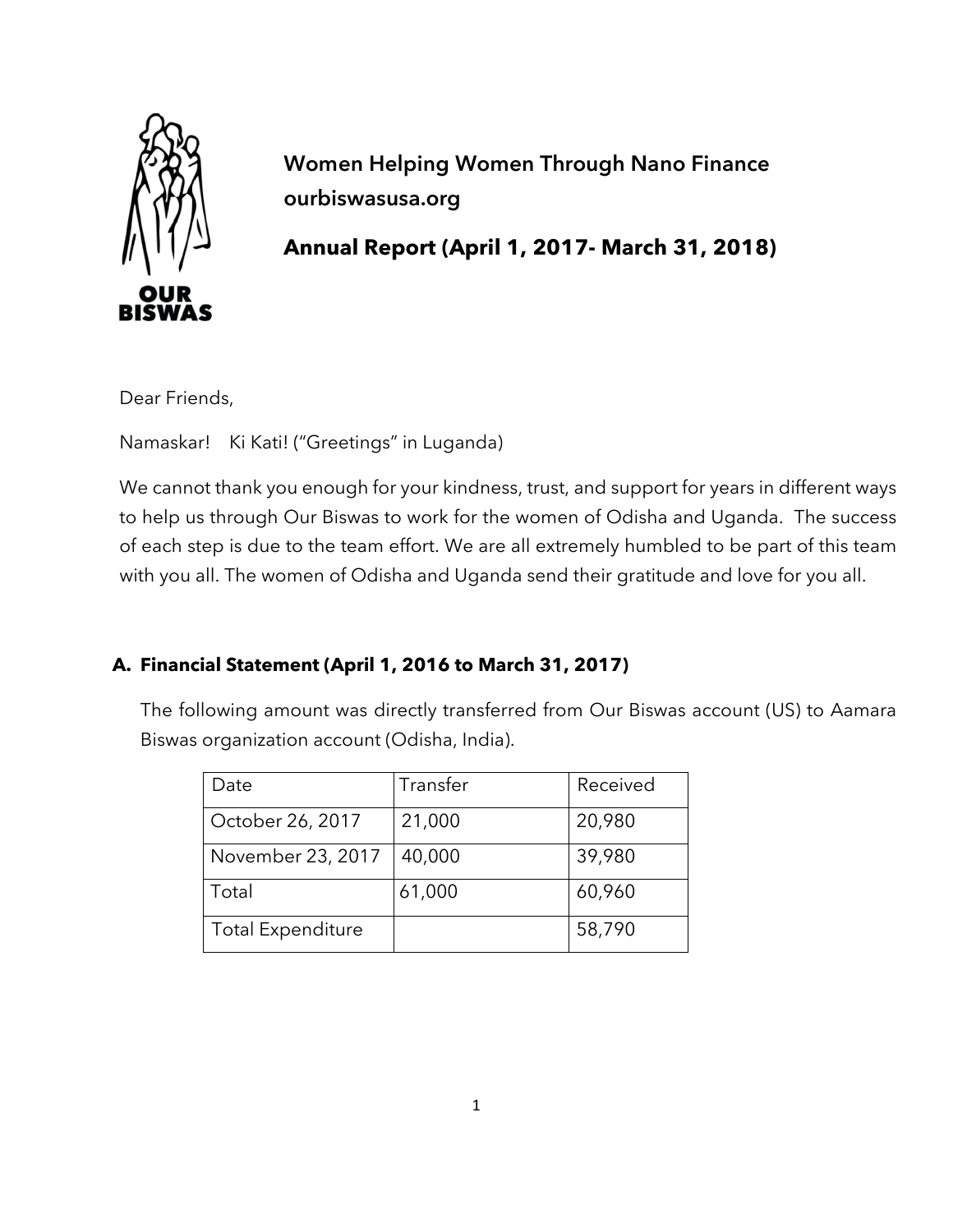The following amount was directly transferred from Our Biswas account (US) to respectively to the **Albertine Rift and Kyaninga Community Conservation and Area Organization (ARKCCAO),** Kyaninga, Karbole District, Western Region, Uganda.

| Date                     | Transfer | Received |
|--------------------------|----------|----------|
| June 9, 2017             | 1,000    | 1,000    |
| November 6, 2017         | 1,000    | 1,000    |
| November 21, 2017        | 400      | 400      |
| Total                    | 2,400    | 2,400    |
| <b>Total Expenditure</b> | 2,400    | 2,400    |

### **B. Projects in Odisha**

### **Nano Finance Project (\$17,600)**

Aamara Biswas (AB) has implemented the Nano Finance project in three new areas; the villages of Bolangir and Baragarh districts and in the slum areas of Cuttack district. The return of the payments is very regular. It is too early to give the status. The responses from the women are very positive. AB also has expanded the NF project in some existing areas by investing more funds. AB has given loans to more than 1,000 women this year due to your kind contribution. We are planning not to invest more money in two areas; Sambalpur and Jagatsinghpur districts. This is a testing to see how the system sustains without further financial support. AB has invested enough money for the above two areas. By recirculating the returned loans, the system can sustain and new loans can be given to other women from different villages. For the coming year, AB is planning to expand the NF project in different areas according to the demand and return status.

#### **Anugul Training/Production Center (\$635)**

AB started a small training center in Khamara, of Anugul district by renting a small room. The girls already started earning nominal amount by selling the garments. 10 girls have taken \$200 (\$20 each) from AB for buying fabrics from their business for making garments. They have started earning some money by selling their products. Though the amount is nominal, this encourages them for the future. Some women come from other villages to the center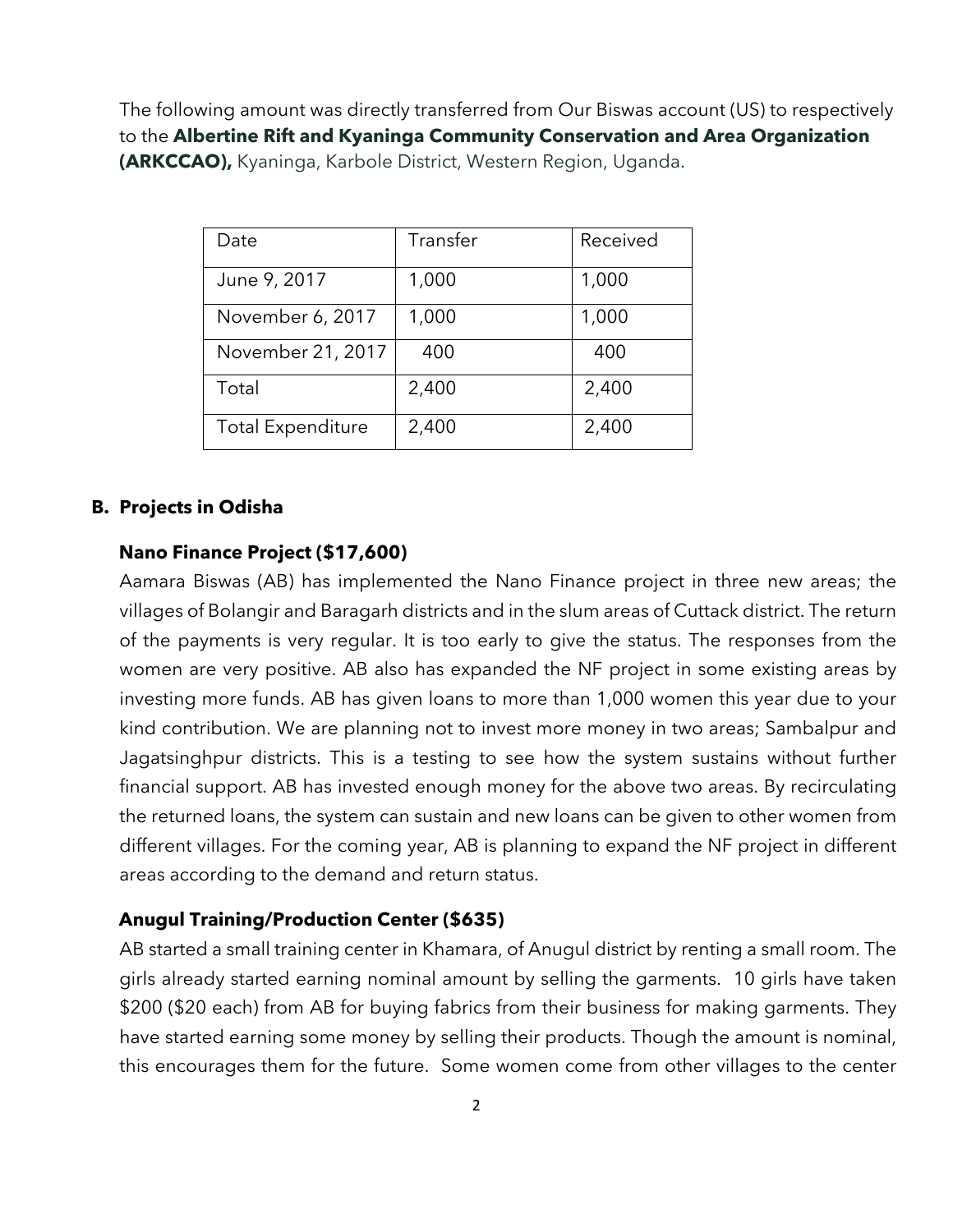for getting training. The girls and women pay a nominal amount for admission and a monthly payment for maintaining the machines. AB pays onetime expenses for buying sewing machines and other necessary items to start the training center. AB also pays each month the rent and teacher's salaries. Such small center trains many girls and women for their livelihood purpose with minimum financial support.

## **Sanitary Napkin Unit (\$420)**

It is a very difficult and challenging project. At the same time, it is an important project to support the women's health. The women understand the benefit of using disposable sanitary napkins. Once they use it, they do not want to go back to the old style. However, the price of the pads must be affordable. Currently, the making price of a package is higher than the selling price. The most difficult part of getting good raw materials. AB is planning to upgrade the machines and buy raw materials from a reliable source. The unit is functioning with your kind support.

## **Aamara Biswas Center (\$20, 000)**

The construction of the second floor of the AB Center was possible due to the kind contribution of our donors. The purpose of the second floor is to provide space for different trainings which are given by the Government and others. We just finished an awareness training for Sanitary napkins, importance of toilets and discard of polythene. The next training will be making ropes, doormats, and other products from coconut husks. Both the trainings are supported by the Government. The center is situated in an interior village of Jagatsingpur district of Eastern Odisha. In the beginning of May 2016, the Jagatsingpur Training/Production unit and Sanitary Napkin unit moved to the Center from their rental places.

#### **Salaries for the Coordinators (\$3285)**

AB needs new coordinators when expansion happens. As a result the total salaries budget increases. Currently, AB has 12 coordinators who oversee the Nano Finance projects in more than 80 villages. Some coordinators take advance salaries for one year for education and for their emergency expenses.

#### **Travel, Office supplies, Auditor's fees, and Printing (1850)**

Some coordinators travel to rural areas for monitoring the projects. We have an annual meeting with all the coordinators. Some of them travel from far distance. There are other expenses; printing, office supplies, paying auditor's fees and miscellaneous expenses. This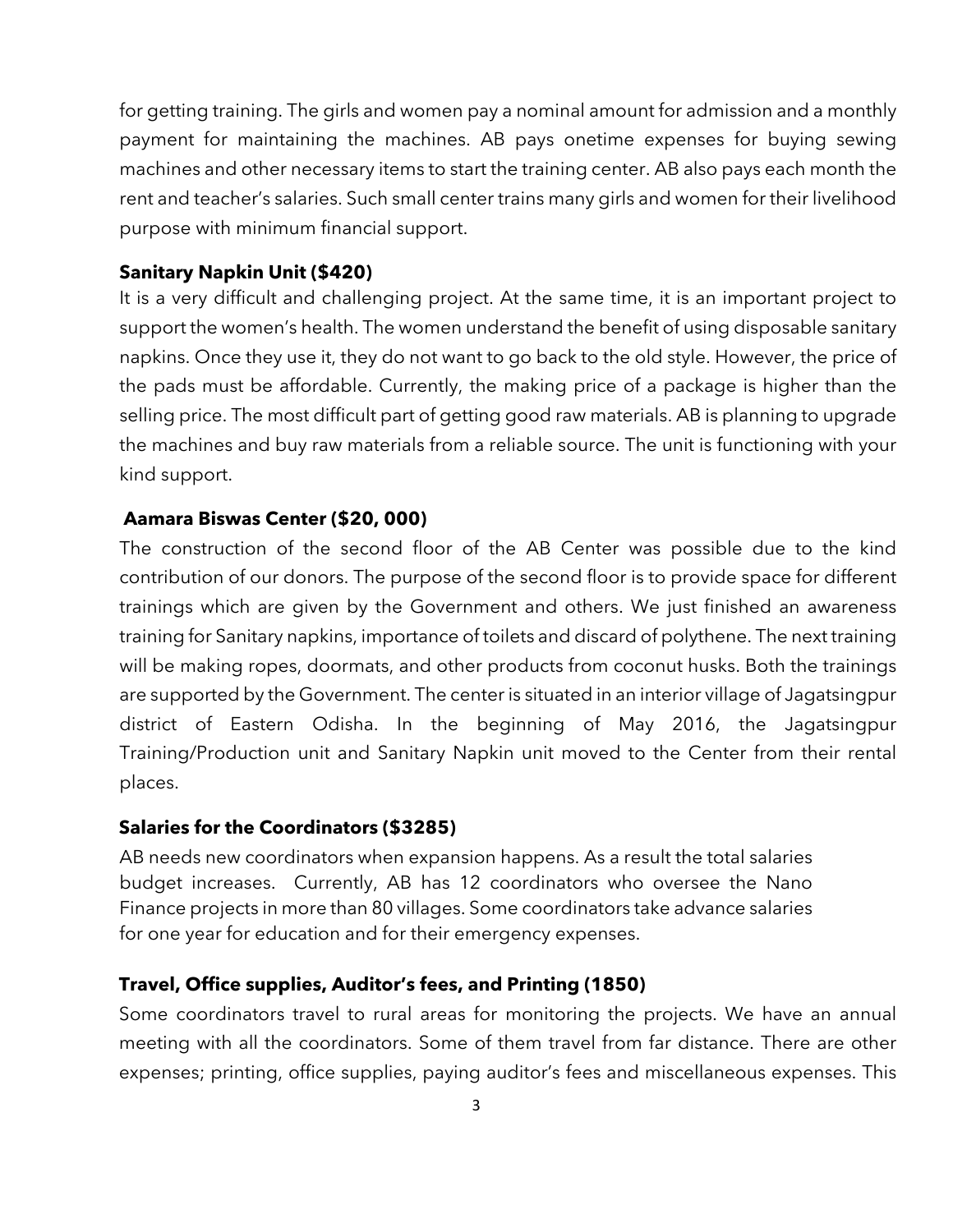year AB has bought a computer with printer, which is used significantly to documents for others. The money we have collected will be used for buying cartridge and maintaining the printer.

### **Fixed Deposits (\$15,000)**

This amount is kept as a fixed deposit in the bank for the future sustainability of the organization. Currently, the accrued interest covers administrative costs and the salaries of the coordinators for six months and some other small expenses. The goal is to increase the amount, so that in future the administrative expenses and the salaries will be covered completely by the accrued interest.

### **C. Projects in Uganda**

As the first program outside of Odisha, India, Our Biswas implemented the **Nano Finance project Kampala** in April 2016. In its first year, the initiative has impacted nearly 250 women across this sub-Saharan African country, in the urban slums of Kampala, the capital city, and in the remote villages of Kasese district in central Uganda, as well as in Kyaninga in the western region. . The women in these disrupted and disadvantaged communities believe in possibility, and are clearly demonstrating to themselves, their families, and to us that they are on the path to achieving it.

Since April 2016, 52 moms of children at the Clover Foundation have participated in spark of Nano Finance. In under two years, 34% of participating women have revealed their industriousness by paying back their nano loan 5-10 times within this period by growing and collaborating in business that include raising chickens, selling vegetables, making clothing and bags, and operating hair salons.

#### **Bliss Feme, Kanyampara-Kamughobe, Kisinga Sub-County, Kasese District**

Our Biswas began its partnership with the Community-based Organization of Bliss Feme in January 2017. The 50 women of Bliss Feme live in the hills of one of the most remote and impoverished villages in Uganda where the conditions are dire and where the challenges are many, from hunger and sickness to lack of education as well as theft. The only option for work is subsistence farming and as a result the women struggle to pay back their loan within the one-year time frame. It is promising, however, that in just two additional months, the women of Bliss Feme revealed their moxie and grew from 58% to 92% in their ability, as a group, to take second loan!